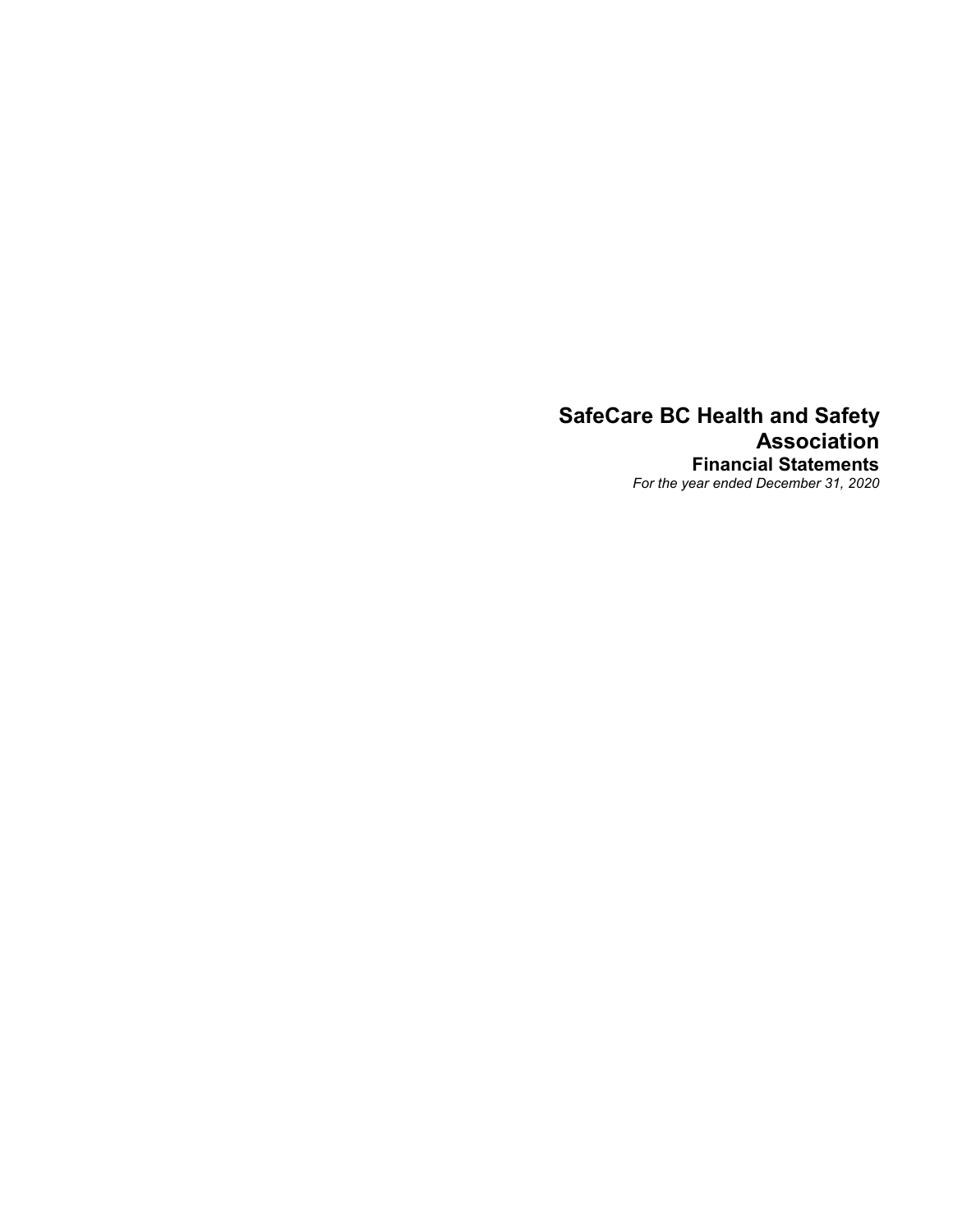# Page

# **Independent Auditors' Report**

## **Financial Statements**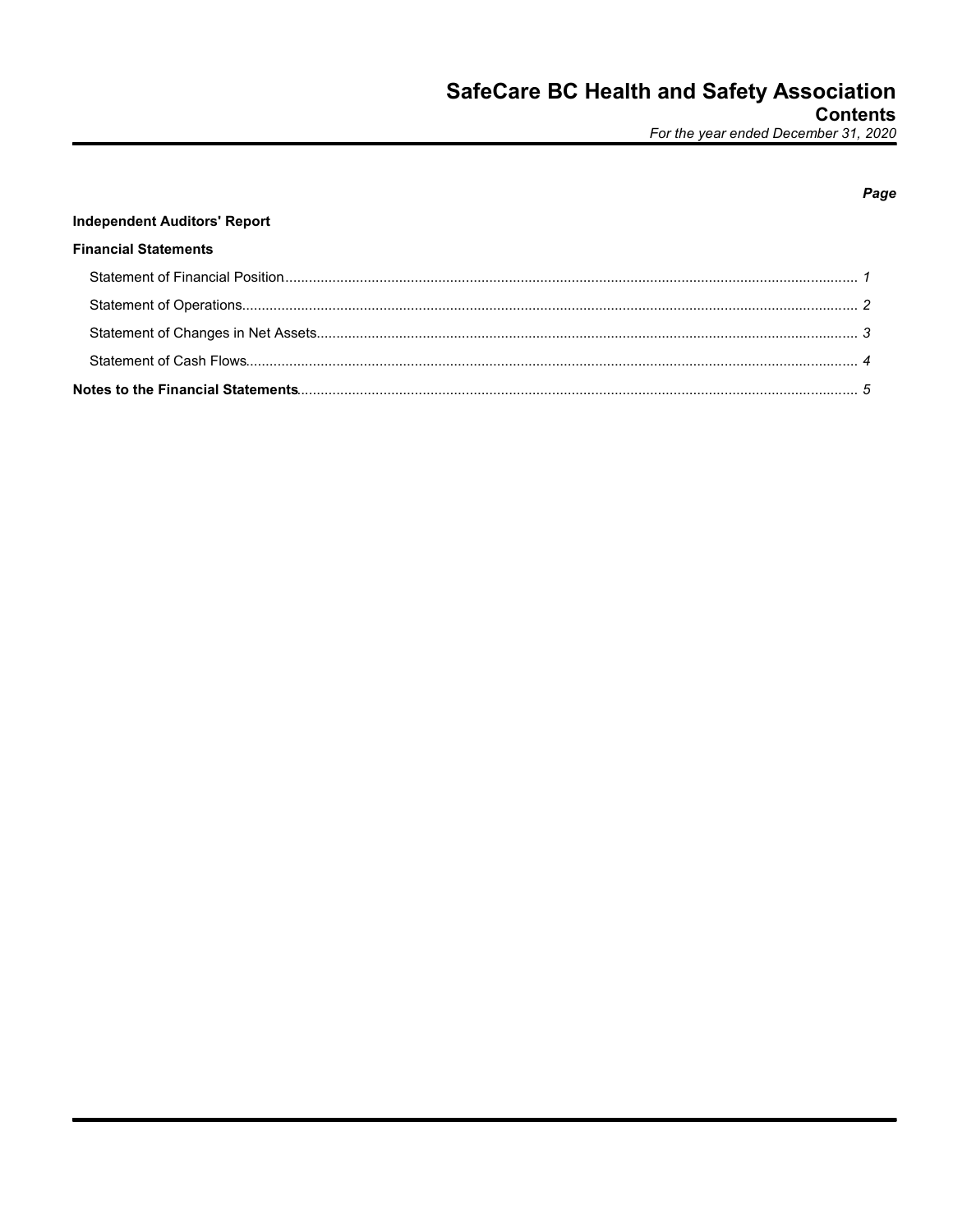## Independent Auditor's Report

To the member's of SafeCare BC Health and Safety Association:

### Report on the Audit of the Financial Statements

### Opinion

We have audited the financial statements of SafeCare BC Health and Safety Association (the "Association"), which comprise the statement of financial position as at December 31, 2020, and the statements of operations, changes in net assets and cash flows for the year then ended, and notes to the financial statements, including a summary of significant accounting policies.

In our opinion, the accompanying financial statements present fairly, in all material respects, the financial position of the Association as at December 31, 2020, and the results of its operations and its cash flows for the year then ended in accordance with Canadian accounting standards for not-for-profit organizations.

### Basis for Opinion

We conducted our audit in accordance with Canadian generally accepted auditing standards. Our responsibilities under those standards are further described in the Auditor's Responsibilities for the Audit of the Financial Statements section of our report. We are independent of the Association in accordance with the ethical requirements that are relevant to our audit of the financial statements in Canada, and we have fulfilled our other ethical responsibilities in accordance with these requirements. We believe that the audit evidence we have obtained is sufficient and appropriate to provide a basis for our opinion.

### Responsibilities of Management and Those Charged with Governance for the Financial Statements

Management is responsible for the preparation and fair presentation of the financial statements in accordance with Canadian accounting standards for not-for-profit organizations, and for such internal control as management determines is necessary to enable the preparation of financial statements that are free from material misstatement, whether due to fraud or error.

In preparing the financial statements, management is responsible for assessing the Association's ability to continue as a going concern, disclosing, as applicable, matters related to going concern and using the going concern basis of accounting unless management either intends to liquidate the Association or to cease operations, or has no realistic alternative but to do so.

Those charged with governance are responsible for overseeing the Association's financial reporting process.

### Auditor's Responsibilities for the Audit of the Financial Statements

Our objectives are to obtain reasonable assurance about whether the financial statements as a whole are free from material misstatement, whether due to fraud or error, and to issue an auditor's report that includes our opinion. Reasonable assurance is a high level of assurance, but is not a guarantee that an audit conducted in accordance with Canadian generally accepted auditing standards will always detect a material misstatement when it exists. Misstatements can arise from fraud or error and are considered material if, individually or in the aggregate, they could reasonably be expected to influence the economic decisions of users taken on the basis of these financial statements.

As part of an audit in accordance with Canadian generally accepted auditing standards, we exercise professional judgment and maintain professional skepticism throughout the audit. We also:

- Identify and assess the risks of material misstatement of the financial statements, whether due to fraud or error, design and perform audit procedures responsive to those risks, and obtain audit evidence that is sufficient and appropriate to provide a basis for our opinion. The risk of not detecting a material misstatement resulting from fraud is higher than for one resulting from error, as fraud may involve collusion, forgery, intentional omissions, misrepresentations, or the override of internal control.
- Obtain an understanding of internal control relevant to the audit in order to design audit procedures that are appropriate in the circumstances, but not for the purpose of expressing an opinion on the effectiveness of the Association's internal control.



**KINCENTRIC> Best Employer CANADA 2019**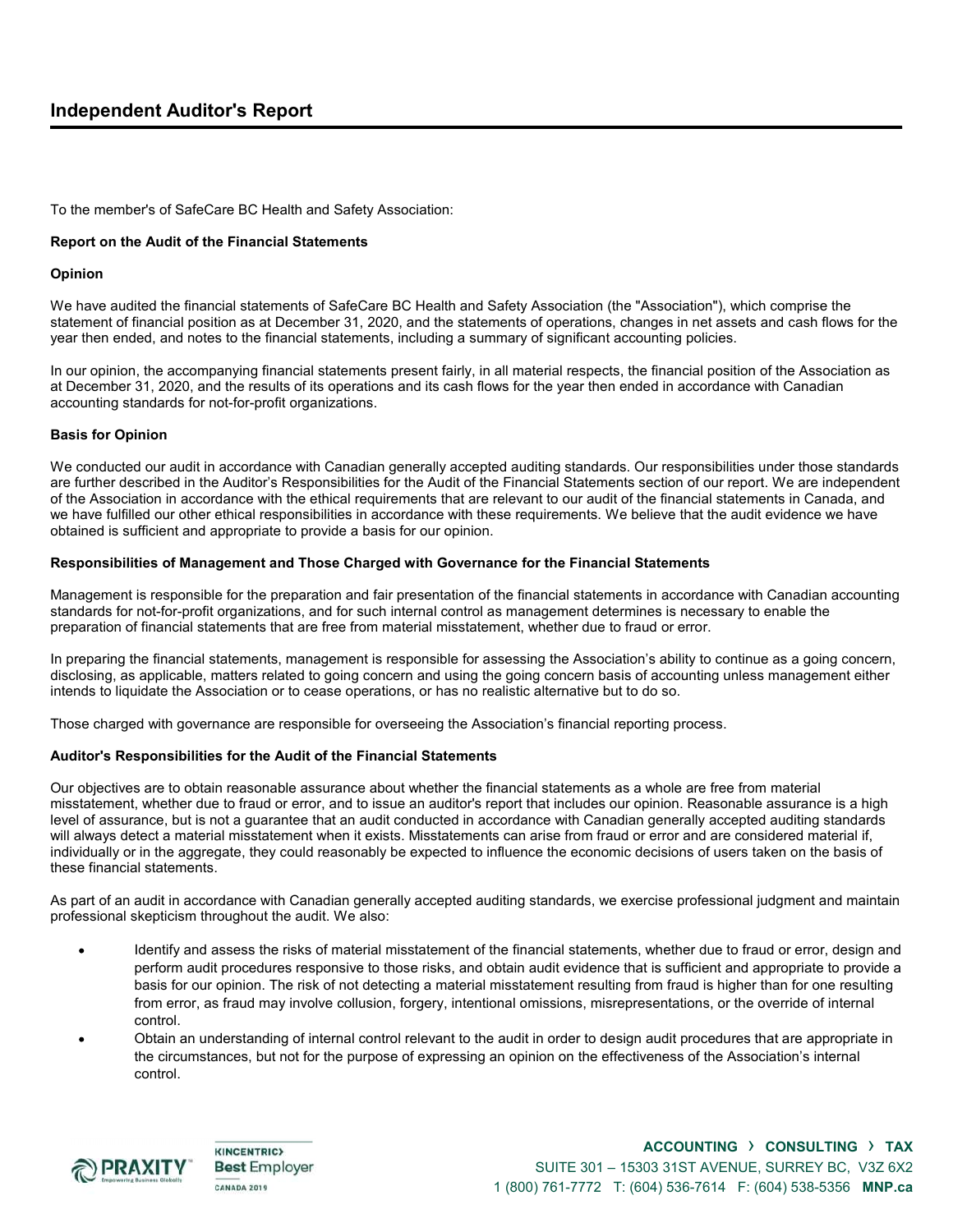- Evaluate the appropriateness of accounting policies used and the reasonableness of accounting estimates and related disclosures made by management.
- Conclude on the appropriateness of management's use of the going concern basis of accounting and, based on the audit evidence obtained, whether a material uncertainty exists related to events or conditions that may cast significant doubt on the Association's ability to continue as a going concern. If we conclude that a material uncertainty exists, we are required to draw attention in our auditor's report to the related disclosures in the financial statements or, if such disclosures are inadequate, to modify our opinion. Our conclusions are based on the audit evidence obtained up to the date of our auditor's report. However, future events or conditions may cause the Association to cease to continue as a going concern.
- Evaluate the overall presentation, structure and content of the financial statements, including the disclosures, and whether the financial statements represent the underlying transactions and events in a manner that achieves fair presentation.

We communicate with those charged with governance regarding, among other matters, the planned scope and timing of the audit and significant audit findings, including any significant deficiencies in internal control that we identify during our audit.

### Report on Other Legal and Regulatory Requirements

As required by the Society Act of British Columbia, we report that, in our opinion, these accounting policies and principles as described in Note 2 have been applied on a basis consistent with that of the preceding year.

Surrey, British Columbia

 $MNP$ LLP

February 17, 2021 Chartered Professional Accountants

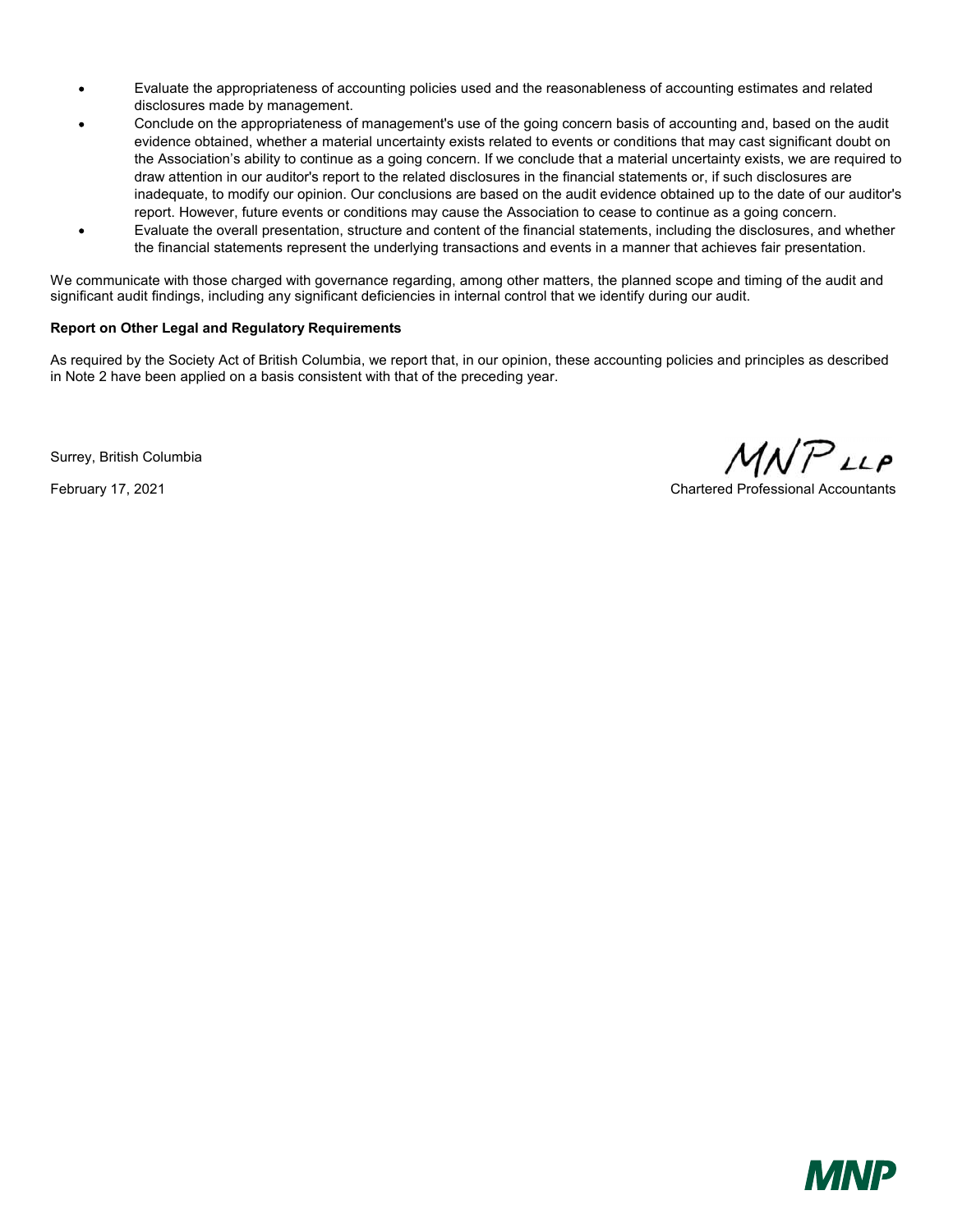# Statement of Financial Position

As at December 31, 2020

| Cash<br>414,298<br>Term deposits (Note 3)<br>190,304<br>158,348<br>Accounts receivable (Note 4)<br>62,016<br>15,800<br>Prepaid expenses and deposits<br>10,872<br>16,349<br>677,490<br>Capital assets (Note 5)<br>14,848<br>692,338<br><b>Liabilities</b><br><b>Current</b><br>79,606<br>Accounts payable and accruals (Note 6)<br>63,457<br>Deferred revenue (Note 7)<br>175,084<br>157,795<br>254,690<br>Note payable (Note 8)<br>40,000<br>$\overline{\phantom{a}}$<br>294,690<br><b>Net Assets</b><br>Unrestricted<br>382,800<br>129,543<br>Invested in capital assets<br>18,560<br>14,848<br>397,648<br>692,338 |                             | 2020 | 2019    |
|----------------------------------------------------------------------------------------------------------------------------------------------------------------------------------------------------------------------------------------------------------------------------------------------------------------------------------------------------------------------------------------------------------------------------------------------------------------------------------------------------------------------------------------------------------------------------------------------------------------------|-----------------------------|------|---------|
|                                                                                                                                                                                                                                                                                                                                                                                                                                                                                                                                                                                                                      | <b>Assets</b>               |      |         |
|                                                                                                                                                                                                                                                                                                                                                                                                                                                                                                                                                                                                                      | <b>Current</b>              |      |         |
|                                                                                                                                                                                                                                                                                                                                                                                                                                                                                                                                                                                                                      |                             |      | 160,298 |
|                                                                                                                                                                                                                                                                                                                                                                                                                                                                                                                                                                                                                      |                             |      |         |
|                                                                                                                                                                                                                                                                                                                                                                                                                                                                                                                                                                                                                      |                             |      |         |
|                                                                                                                                                                                                                                                                                                                                                                                                                                                                                                                                                                                                                      |                             |      |         |
|                                                                                                                                                                                                                                                                                                                                                                                                                                                                                                                                                                                                                      |                             |      | 350,795 |
|                                                                                                                                                                                                                                                                                                                                                                                                                                                                                                                                                                                                                      |                             |      | 18,560  |
|                                                                                                                                                                                                                                                                                                                                                                                                                                                                                                                                                                                                                      |                             |      | 369,355 |
|                                                                                                                                                                                                                                                                                                                                                                                                                                                                                                                                                                                                                      |                             |      |         |
|                                                                                                                                                                                                                                                                                                                                                                                                                                                                                                                                                                                                                      |                             |      |         |
|                                                                                                                                                                                                                                                                                                                                                                                                                                                                                                                                                                                                                      |                             |      |         |
|                                                                                                                                                                                                                                                                                                                                                                                                                                                                                                                                                                                                                      |                             |      |         |
|                                                                                                                                                                                                                                                                                                                                                                                                                                                                                                                                                                                                                      |                             |      | 221,252 |
|                                                                                                                                                                                                                                                                                                                                                                                                                                                                                                                                                                                                                      |                             |      |         |
|                                                                                                                                                                                                                                                                                                                                                                                                                                                                                                                                                                                                                      |                             |      | 221,252 |
|                                                                                                                                                                                                                                                                                                                                                                                                                                                                                                                                                                                                                      | Commitments (Note 9)        |      |         |
|                                                                                                                                                                                                                                                                                                                                                                                                                                                                                                                                                                                                                      | Significant event (Note 14) |      |         |
|                                                                                                                                                                                                                                                                                                                                                                                                                                                                                                                                                                                                                      |                             |      |         |
|                                                                                                                                                                                                                                                                                                                                                                                                                                                                                                                                                                                                                      |                             |      |         |
|                                                                                                                                                                                                                                                                                                                                                                                                                                                                                                                                                                                                                      |                             |      |         |
|                                                                                                                                                                                                                                                                                                                                                                                                                                                                                                                                                                                                                      |                             |      |         |
|                                                                                                                                                                                                                                                                                                                                                                                                                                                                                                                                                                                                                      |                             |      | 148,103 |
|                                                                                                                                                                                                                                                                                                                                                                                                                                                                                                                                                                                                                      |                             |      | 369,355 |

The accompanying notes are an integral part of these financial statements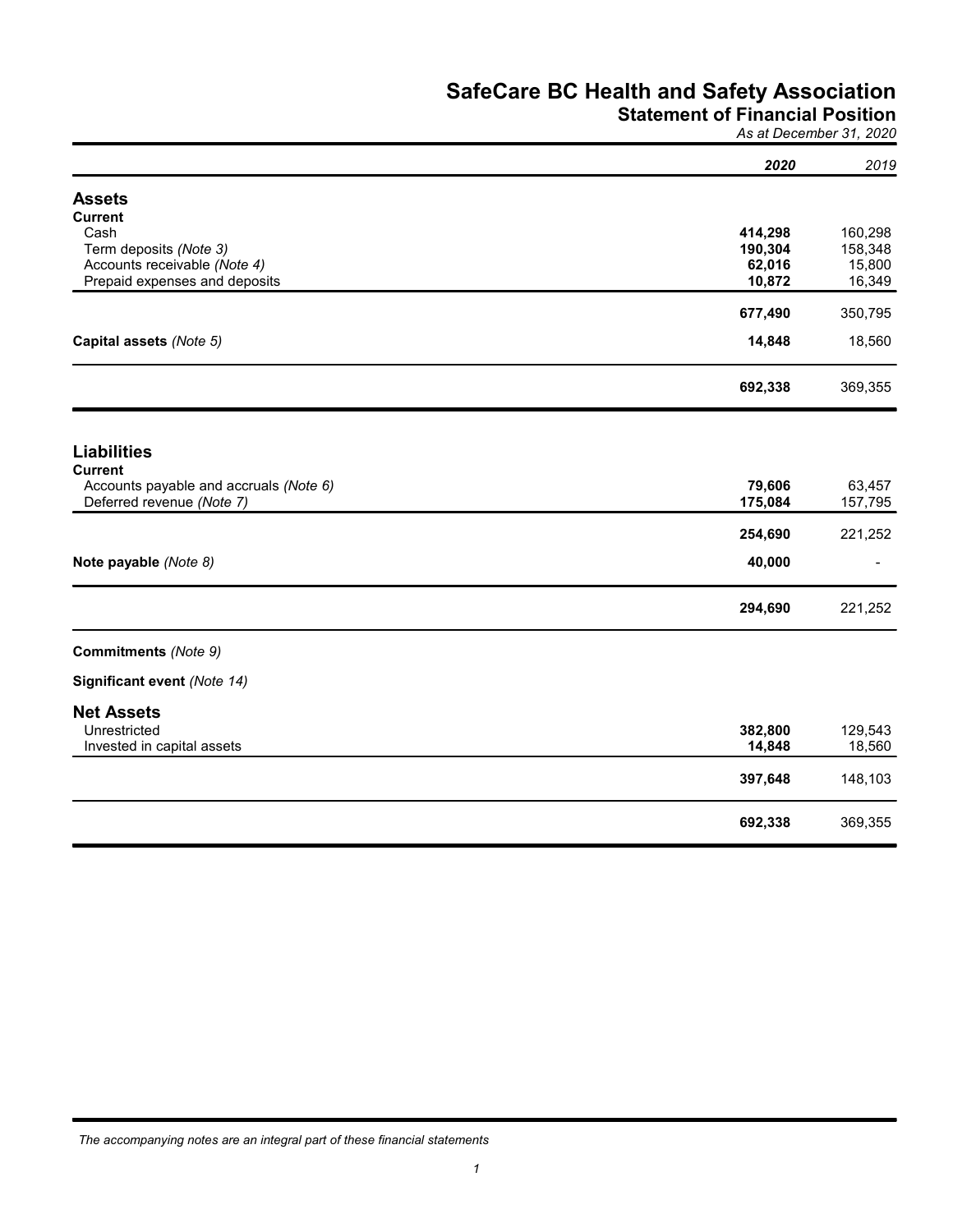## Statement of Operations

For the year ended December 31, 2020

| <b>Revenue</b><br>Association workshops<br>57,018<br>109,741<br>71,711<br>14,188<br>Grant revenue<br>Hearts and hands<br>34,000<br>Other income<br>18,441<br>7,541<br>19,000<br>750<br>Sponsorship<br>WorkSafeBC<br>1,208,550<br>WorkSafeBC - Small Initiatives Grant<br>20,856<br>1,429,576<br><b>Expenses</b><br>Accounting and legal fees<br>20,550<br>48,787<br>Advertising and sponsorships<br>3,712<br>Amortization<br>4,691<br>Board expenses<br>8,431<br>5,988<br>Conferences and external events<br>220,274<br>Consulting<br>Furniture and equipment<br>5,247<br>6,296<br>1,973<br>85,870<br>Miscellaneous<br>Office supplies<br>10,507<br>17,571<br>Property tax and insurance<br>5,209<br>Publication<br>6,371<br>19,764<br>Rent<br>101,802<br>99,701<br>3,978<br>Repairs and maintenance<br>862,813<br>761,107<br>Salaries and benefits (Note 10)<br>16,530<br>22,239<br>Staff training<br>Technology<br>70,857<br>5,141<br>1,531<br>Telecommunications and freight<br>8,307<br>30,251<br>Travel<br>1,402,737<br>26,839<br>Other income<br>Canada Emergency Wage Subsidy (Note 11)<br>208,590<br>Temporary Wage Subsidy (Note 11)<br>14,115<br>72,335<br>249,544 | 2020 | 2019 |
|------------------------------------------------------------------------------------------------------------------------------------------------------------------------------------------------------------------------------------------------------------------------------------------------------------------------------------------------------------------------------------------------------------------------------------------------------------------------------------------------------------------------------------------------------------------------------------------------------------------------------------------------------------------------------------------------------------------------------------------------------------------------------------------------------------------------------------------------------------------------------------------------------------------------------------------------------------------------------------------------------------------------------------------------------------------------------------------------------------------------------------------------------------------------------|------|------|
| 34,630<br>1,490,940<br>692<br>1,658,482<br>24,667<br>72,002<br>4,640<br>51,746<br>289,075<br>4,012<br>7,892<br>79,352<br>1,586,147<br>72,335<br>Excess of revenue over expenses before other income<br><b>Excess of revenue over expenses</b>                                                                                                                                                                                                                                                                                                                                                                                                                                                                                                                                                                                                                                                                                                                                                                                                                                                                                                                                |      |      |
|                                                                                                                                                                                                                                                                                                                                                                                                                                                                                                                                                                                                                                                                                                                                                                                                                                                                                                                                                                                                                                                                                                                                                                              |      |      |
|                                                                                                                                                                                                                                                                                                                                                                                                                                                                                                                                                                                                                                                                                                                                                                                                                                                                                                                                                                                                                                                                                                                                                                              |      |      |
|                                                                                                                                                                                                                                                                                                                                                                                                                                                                                                                                                                                                                                                                                                                                                                                                                                                                                                                                                                                                                                                                                                                                                                              |      |      |
|                                                                                                                                                                                                                                                                                                                                                                                                                                                                                                                                                                                                                                                                                                                                                                                                                                                                                                                                                                                                                                                                                                                                                                              |      |      |
|                                                                                                                                                                                                                                                                                                                                                                                                                                                                                                                                                                                                                                                                                                                                                                                                                                                                                                                                                                                                                                                                                                                                                                              |      |      |
|                                                                                                                                                                                                                                                                                                                                                                                                                                                                                                                                                                                                                                                                                                                                                                                                                                                                                                                                                                                                                                                                                                                                                                              |      |      |
|                                                                                                                                                                                                                                                                                                                                                                                                                                                                                                                                                                                                                                                                                                                                                                                                                                                                                                                                                                                                                                                                                                                                                                              |      |      |
|                                                                                                                                                                                                                                                                                                                                                                                                                                                                                                                                                                                                                                                                                                                                                                                                                                                                                                                                                                                                                                                                                                                                                                              |      |      |
|                                                                                                                                                                                                                                                                                                                                                                                                                                                                                                                                                                                                                                                                                                                                                                                                                                                                                                                                                                                                                                                                                                                                                                              |      |      |
|                                                                                                                                                                                                                                                                                                                                                                                                                                                                                                                                                                                                                                                                                                                                                                                                                                                                                                                                                                                                                                                                                                                                                                              |      |      |
|                                                                                                                                                                                                                                                                                                                                                                                                                                                                                                                                                                                                                                                                                                                                                                                                                                                                                                                                                                                                                                                                                                                                                                              |      |      |
|                                                                                                                                                                                                                                                                                                                                                                                                                                                                                                                                                                                                                                                                                                                                                                                                                                                                                                                                                                                                                                                                                                                                                                              |      |      |
|                                                                                                                                                                                                                                                                                                                                                                                                                                                                                                                                                                                                                                                                                                                                                                                                                                                                                                                                                                                                                                                                                                                                                                              |      |      |
|                                                                                                                                                                                                                                                                                                                                                                                                                                                                                                                                                                                                                                                                                                                                                                                                                                                                                                                                                                                                                                                                                                                                                                              |      |      |
|                                                                                                                                                                                                                                                                                                                                                                                                                                                                                                                                                                                                                                                                                                                                                                                                                                                                                                                                                                                                                                                                                                                                                                              |      |      |
|                                                                                                                                                                                                                                                                                                                                                                                                                                                                                                                                                                                                                                                                                                                                                                                                                                                                                                                                                                                                                                                                                                                                                                              |      |      |
|                                                                                                                                                                                                                                                                                                                                                                                                                                                                                                                                                                                                                                                                                                                                                                                                                                                                                                                                                                                                                                                                                                                                                                              |      |      |
|                                                                                                                                                                                                                                                                                                                                                                                                                                                                                                                                                                                                                                                                                                                                                                                                                                                                                                                                                                                                                                                                                                                                                                              |      |      |
|                                                                                                                                                                                                                                                                                                                                                                                                                                                                                                                                                                                                                                                                                                                                                                                                                                                                                                                                                                                                                                                                                                                                                                              |      |      |
|                                                                                                                                                                                                                                                                                                                                                                                                                                                                                                                                                                                                                                                                                                                                                                                                                                                                                                                                                                                                                                                                                                                                                                              |      |      |
|                                                                                                                                                                                                                                                                                                                                                                                                                                                                                                                                                                                                                                                                                                                                                                                                                                                                                                                                                                                                                                                                                                                                                                              |      |      |
|                                                                                                                                                                                                                                                                                                                                                                                                                                                                                                                                                                                                                                                                                                                                                                                                                                                                                                                                                                                                                                                                                                                                                                              |      |      |
|                                                                                                                                                                                                                                                                                                                                                                                                                                                                                                                                                                                                                                                                                                                                                                                                                                                                                                                                                                                                                                                                                                                                                                              |      |      |
|                                                                                                                                                                                                                                                                                                                                                                                                                                                                                                                                                                                                                                                                                                                                                                                                                                                                                                                                                                                                                                                                                                                                                                              |      |      |
|                                                                                                                                                                                                                                                                                                                                                                                                                                                                                                                                                                                                                                                                                                                                                                                                                                                                                                                                                                                                                                                                                                                                                                              |      |      |
|                                                                                                                                                                                                                                                                                                                                                                                                                                                                                                                                                                                                                                                                                                                                                                                                                                                                                                                                                                                                                                                                                                                                                                              |      |      |
|                                                                                                                                                                                                                                                                                                                                                                                                                                                                                                                                                                                                                                                                                                                                                                                                                                                                                                                                                                                                                                                                                                                                                                              |      |      |
|                                                                                                                                                                                                                                                                                                                                                                                                                                                                                                                                                                                                                                                                                                                                                                                                                                                                                                                                                                                                                                                                                                                                                                              |      |      |
|                                                                                                                                                                                                                                                                                                                                                                                                                                                                                                                                                                                                                                                                                                                                                                                                                                                                                                                                                                                                                                                                                                                                                                              |      |      |
|                                                                                                                                                                                                                                                                                                                                                                                                                                                                                                                                                                                                                                                                                                                                                                                                                                                                                                                                                                                                                                                                                                                                                                              |      |      |
|                                                                                                                                                                                                                                                                                                                                                                                                                                                                                                                                                                                                                                                                                                                                                                                                                                                                                                                                                                                                                                                                                                                                                                              |      |      |
|                                                                                                                                                                                                                                                                                                                                                                                                                                                                                                                                                                                                                                                                                                                                                                                                                                                                                                                                                                                                                                                                                                                                                                              |      |      |
|                                                                                                                                                                                                                                                                                                                                                                                                                                                                                                                                                                                                                                                                                                                                                                                                                                                                                                                                                                                                                                                                                                                                                                              |      |      |
|                                                                                                                                                                                                                                                                                                                                                                                                                                                                                                                                                                                                                                                                                                                                                                                                                                                                                                                                                                                                                                                                                                                                                                              |      |      |
|                                                                                                                                                                                                                                                                                                                                                                                                                                                                                                                                                                                                                                                                                                                                                                                                                                                                                                                                                                                                                                                                                                                                                                              |      |      |
|                                                                                                                                                                                                                                                                                                                                                                                                                                                                                                                                                                                                                                                                                                                                                                                                                                                                                                                                                                                                                                                                                                                                                                              |      |      |

The accompanying notes are an integral part of these financial statements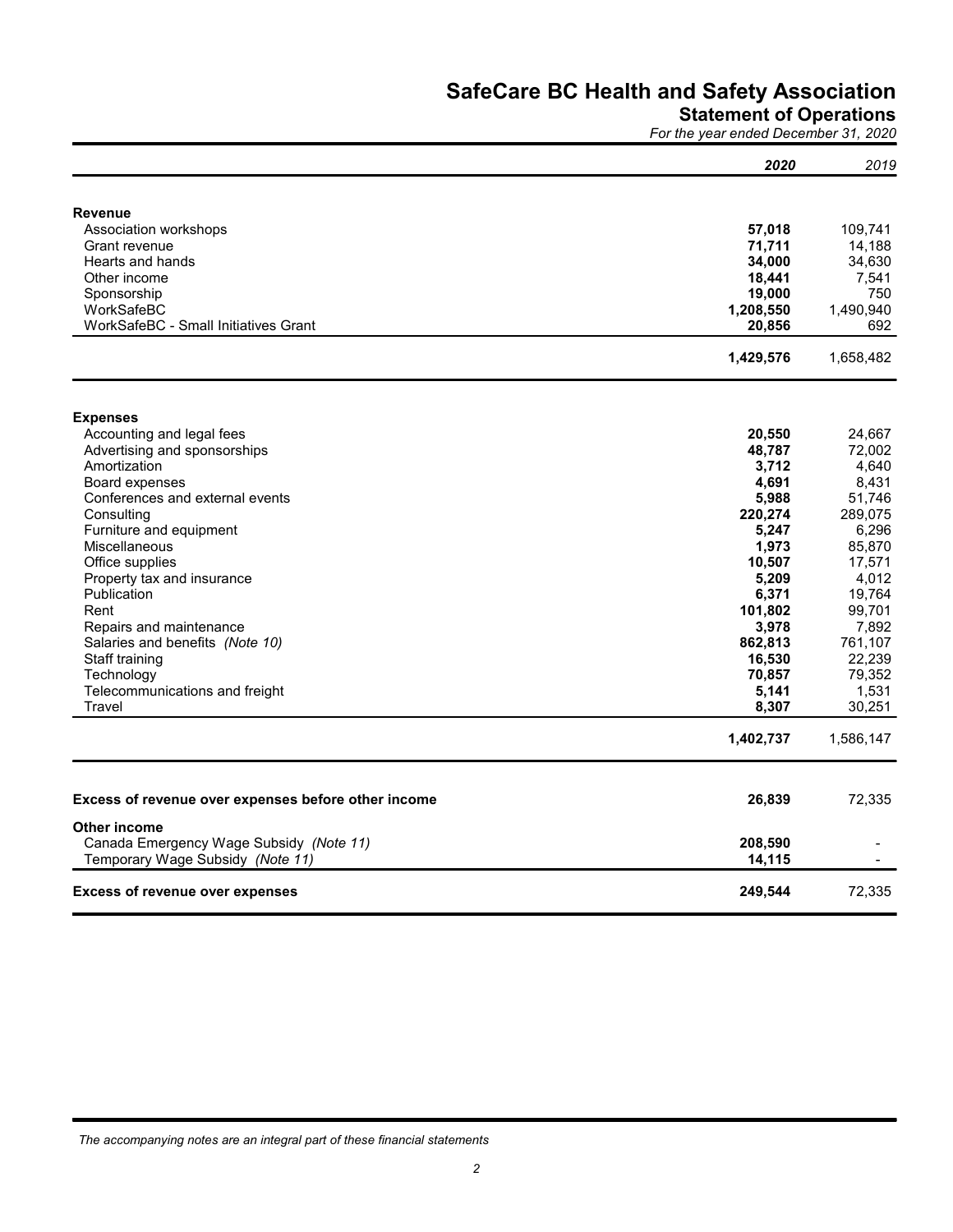|                                        | <b>Unrestricted</b> | <b>Invested in</b> | For the year ended December 31, 2020<br>2020 | 2019       |
|----------------------------------------|---------------------|--------------------|----------------------------------------------|------------|
|                                        |                     | capital assets     |                                              |            |
| Net assets, beginning of year          | 129,543             | 18,560             | 148,103                                      | 226,036    |
| <b>Excess of revenue over expenses</b> | 253,257             | (3,712)            | 249,544                                      | 72,335     |
|                                        |                     |                    |                                              |            |
| Transfer to deferred revenue (Note 7)  | $\blacksquare$      | $\overline{a}$     | ٠                                            | (150, 268) |

The accompanying notes are an integral part of these financial statements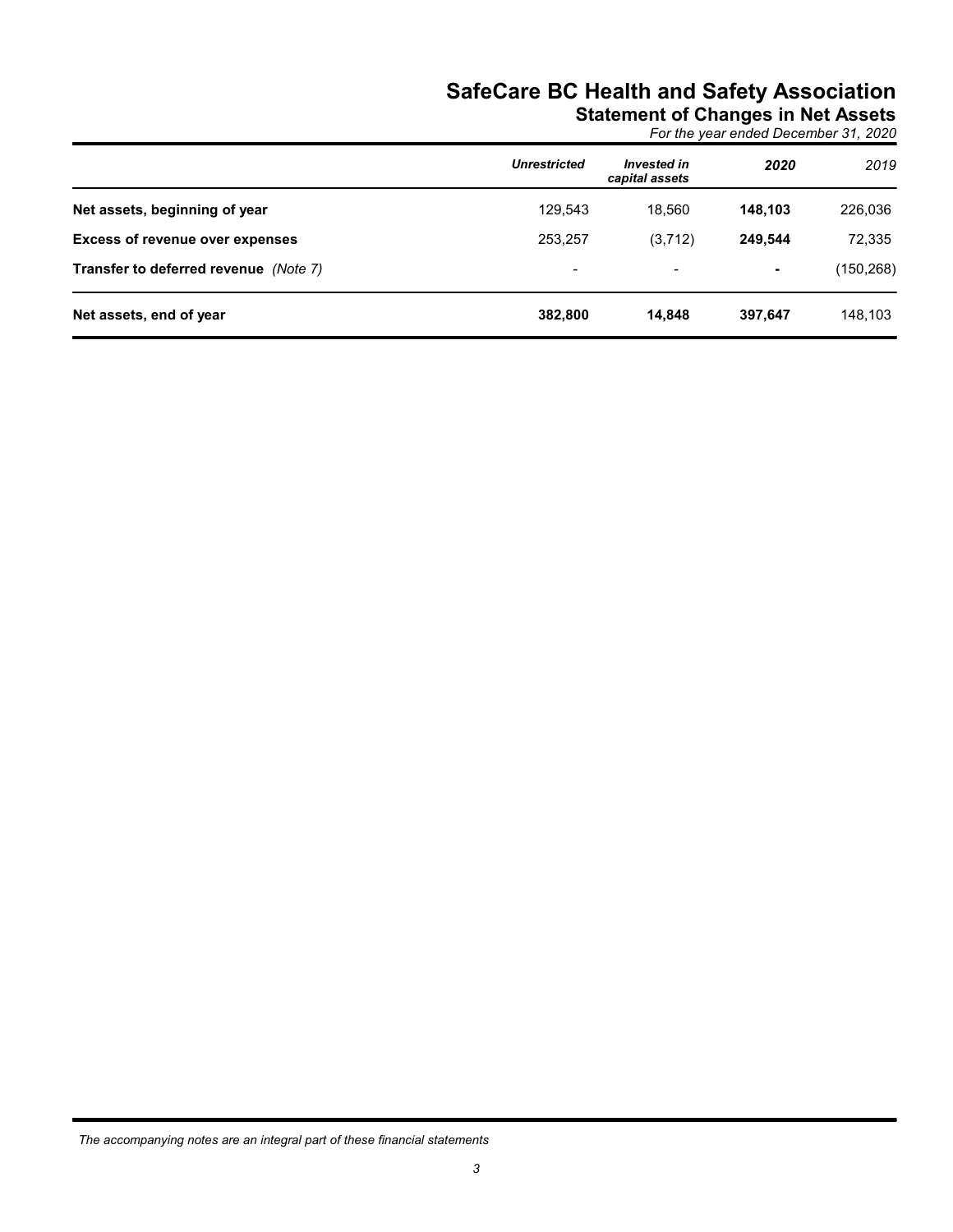Statement of Cash Flows

For the year ended December 31, 2020

|                                                                          | 2020        | 2019       |
|--------------------------------------------------------------------------|-------------|------------|
| Cash provided by (used for) the following activities<br><b>Operating</b> |             |            |
| Excess of revenue over expenses                                          | 249,544     | 72,335     |
| Amortization                                                             | 3,712       | 4,640      |
| Transfer of internally restricted funds to deferred revenue              |             | (150, 268) |
|                                                                          | 253,256     | (73, 293)  |
| Changes in working capital accounts<br>Accounts receivable               | (46, 216)   | (484)      |
| Prepaid expenses and deposits                                            | 5,478       | (14, 345)  |
| Accounts payable and accruals                                            | 16,149      | 30,289     |
| Deferred revenue                                                         | 17,289      | 154,970    |
|                                                                          | 245,956     | 97,137     |
| <b>Financing</b>                                                         |             |            |
| Advances of note payable                                                 | 40,000      |            |
| Investing                                                                |             |            |
| Purchase of term deposits                                                | (1,071,298) | (158, 348) |
| Proceeds on maturity of term deposits                                    | 1,039,342   | 155,620    |
|                                                                          | (31, 956)   | (2,728)    |
| Increase in cash resources                                               | 254,000     | 94,409     |
| Cash resources, beginning of year                                        | 160,298     | 65,889     |
| Cash resources, end of year                                              | 414,298     | 160,298    |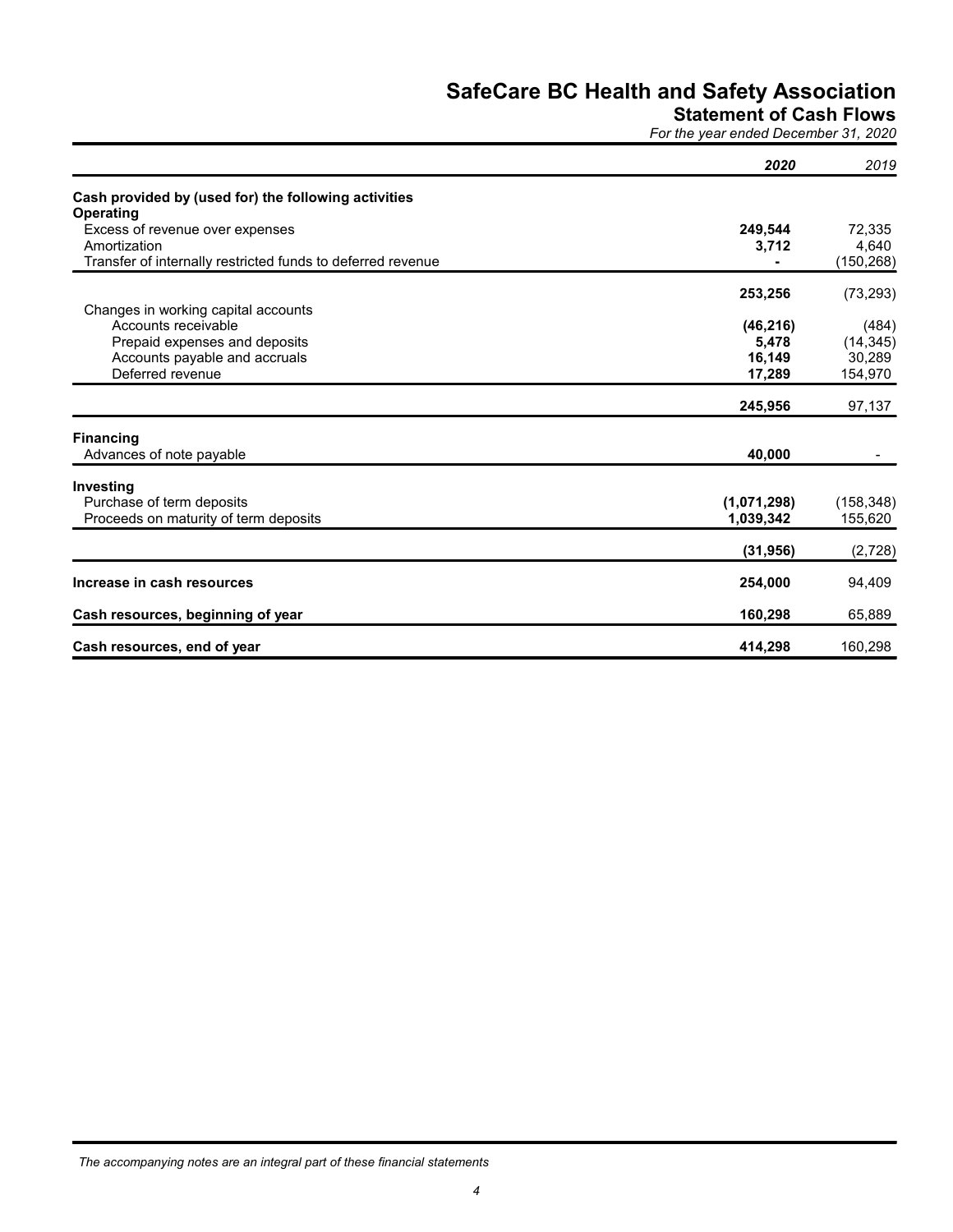**SafeCare BC Health and SafeCare BC Health and SAFE CALL AND AND A THE OF A THE OF A THE OF A THE OF A THE OF A THE OF A THE OF A THE OF A THE OF A THE OF A THE OF A THE OF A THE OF A THE OF A THE ACT (THE ACT). In order t** SafeCare BC Health and Safety Association ("the Association") was incorporated under the Society Act of British Columbia as a not-for-profit organization on January 23, 2014 and is a registered charity and thus exempt from income taxes under the Income Tax Act ("the Act"). In order to maintain its status as a registered not-for-profit charitable organization under the Act, the Society must meet certain requirements within the Act. In the opinion of management these requirements have been met. **SafeCare BC Headam**<br> **SafeCare BC Health and Safety Association**<br>
SafeCare BC Health and Safety Association ("the Association") was incorporated<br>
as a not-for-profit organization on January 23, 2014 and is a registered ch

The Association is a member-driven health and safety association for independent and private long term care providers in British Columbia. The Association strives to ensure injury-free safe working conditions within the long term care and community health support sectors through preventative training, education, and resources across British Columbia.

The financial statements have been prepared in accordance with Canadian accounting standards for Not-for-Profit Organizations ("ASNPO") set out in Part III of the CPA Canada Handbook - Accounting, as issued by the Accounting Standards Board in Canada and include the following significant accounting policies:

### Capital assets

Purchased capital assets are recorded at cost.

Amortization of furniture and fixtures is provided using the declining balance method at a rate of 20%, intended to amortize the cost of assets over their estimated useful lives.

### Long-lived assets

Long-lived assets consist of furniture and equipment. Long-lived assets held for use are measured and amortized as described in the applicable accounting policies.

The Association writes down long-lived assets held for use when conditions indicate that the asset no longer contributes to the Association's ability to provide goods and services. The assets are also written-down when the value of future economic benefits or service potential associated with the asset is less than its net carrying amount. When the Association determines that a long-lived asset is impaired, its carrying amount is written down to the asset's fair value.

### Revenue recognition

The Association follows the deferral method of accounting for contributions. Restricted contributions are recognized as revenue in the year in which the related expenses are incurred. Unrestricted contributions are recognized as revenue when received or receivable if the amount to be received can be reasonably estimated and collection is reasonably assured.

Association workshop revenues and other income is recorded when the underlying event is held, and collectability is reasonably assured.

### Government assistance

Government assistance is recognized at the time of the grant date when subsidies have been received or when a portion of the loan agreement is forgivable and the Association continues to meet certain requirements specified at the time when the loan agreement was granted.

Claims for government assistance under the Canada Emergency Wage Subsidy (CEWS) are recorded as revenue in the period to which the subsidy applies. Revenue is recognized once there is reasonable assurance that the Association will meet the eligibility criteria, the government support will be received and the amount to be received is measurable. Revenues recognized for government assistance are included in other income.

### Contributed materials and services

Contributions of materials are recognized both as contributions and expenses in the statement of operations when a fair value can be reasonably estimated and when the materials are used in the normal course of the Association's operations and would otherwise have been purchased. The Association benefits from donated services in the form of volunteer time. Because of the difficulty in determining their fair value, volunteer services are not recognized in these financial statements.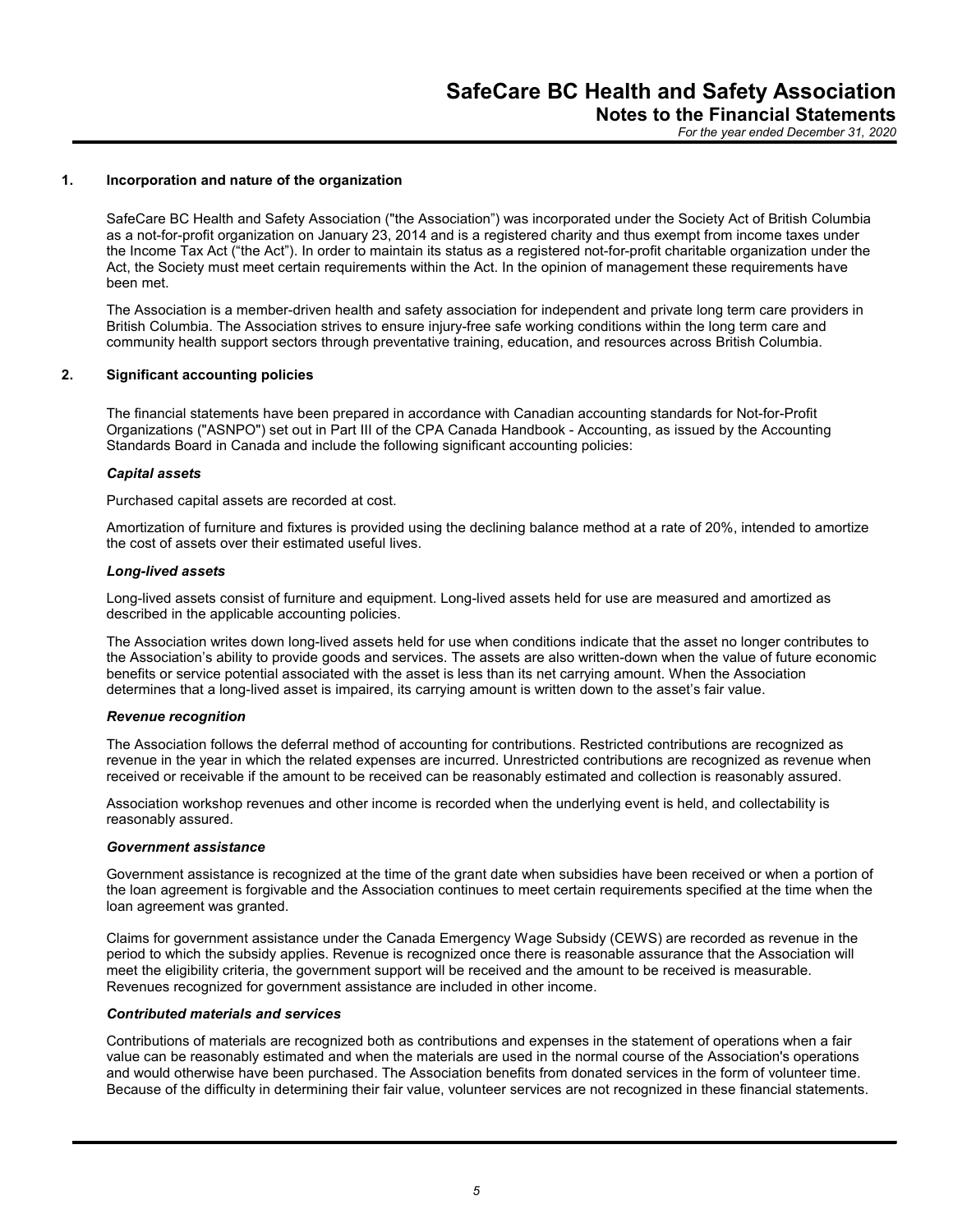### Funding adjustment

SafeCare BC Health and<br>
Notes to the<br>
Forth<br>
2. Significant accounting policies (Continued from previous page)<br>
Funding adjustment<br>
WorkSafeBC conducts an annual review of the Association's financial statements and may re<br> WorkSafeBC conducts an annual review of the Association's financial statements and may require an adjustment for any operating surplus or deficit. Funding adjustments are recognized in the year they are determined.

### Measurement uncertainty (use of estimates)

The preparation of financial statements in conformity with Canadian accounting standards for not-for-profit organizations requires management to make estimates and assumptions that affect the reported amounts of assets and liabilities and disclosure of contingent assets and liabilities at the date of the financial statements, and the reported amounts of revenues and expenses during the reporting period.

Accounts receivable are stated after evaluation as to their collectability and an appropriate allowance for doubtful accounts is provided where considered necessary. Amortization is based on the estimated useful lives of capital assets.

Included in other income is \$202,540 (2019 - \$NIL) of government assistance for the Canada Emergency Wage Subsidy. Management has estimated and calculated the amount of subsidy based upon their assessment of qualifying expenditures. The variability between actual subsidy received has not varied from the estimated subsidy. Legislative changes in the near term could have a material impact on the amounts recognized.

By their nature, these judgments are subject to measurement uncertainty, and the effect on the financial statements of changes in such estimates and assumptions in future years could be material. These estimates and assumptions are reviewed periodically and, as adjustments become necessary they are reported in excess of revenues over expenses in the years in which they become known.

### Financial instruments

The Association recognizes its financial instruments when the Association becomes party to the contractual provisions of the financial instrument. All financial instruments are initially recorded at their fair value.

At initial recognition, the Association may irrevocably elect to subsequently measure any financial instrument at fair value. The Association has not made such an election during the year.

The Association's financial instruments are subsequently measured at amortized cost, with transaction costs and financing fees added to the carrying amount of the Society's financial instruments.

### Financial asset impairment

The Association assesses impairment of all of its financial assets measured at cost or amortized cost. The Association groups assets for impairment testing when available information is not sufficient to permit identification of each individually impaired financial asset in the group. Management considers whether the issuer is having significant financial difficulty; whether there has been a breach in contract, such as a default or delinquency in interest or principal payments; etc. in determining whether objective evidence of impairment exists. When there is an indication of impairment, the Association determines whether it has resulted in a significant adverse change in the expected timing or amount of future cash flows during the year. If so, the Association reduces the carrying amount of any impaired financial assets to the highest of: the present value of cash flows expected to be generated by holding the assets; the amount that could be realized by selling the assets; and the amount expected to be realized by exercising any rights to collateral held against those assets. Any impairment, which is not considered temporary, is included in current year excess (deficiency) of revenues over expenses. The Association recognizes its financial instruments when the Association becomment the financial instruments and instruments are initially recorded at their fair A finincial instruments are initially recorded at their fai

The Association reverses impairment losses on financial assets when there is a decrease in impairment and the decrease can be objectively related to an event occurring after the impairment loss was recognized. The amount of the reversal is recognized in the excess (deficiency) of revenue over expenses in the year the reversal occurs.

The Association's term deposits earn annual interest between 0.30% to 0.42%, and mature in January and February of 2021.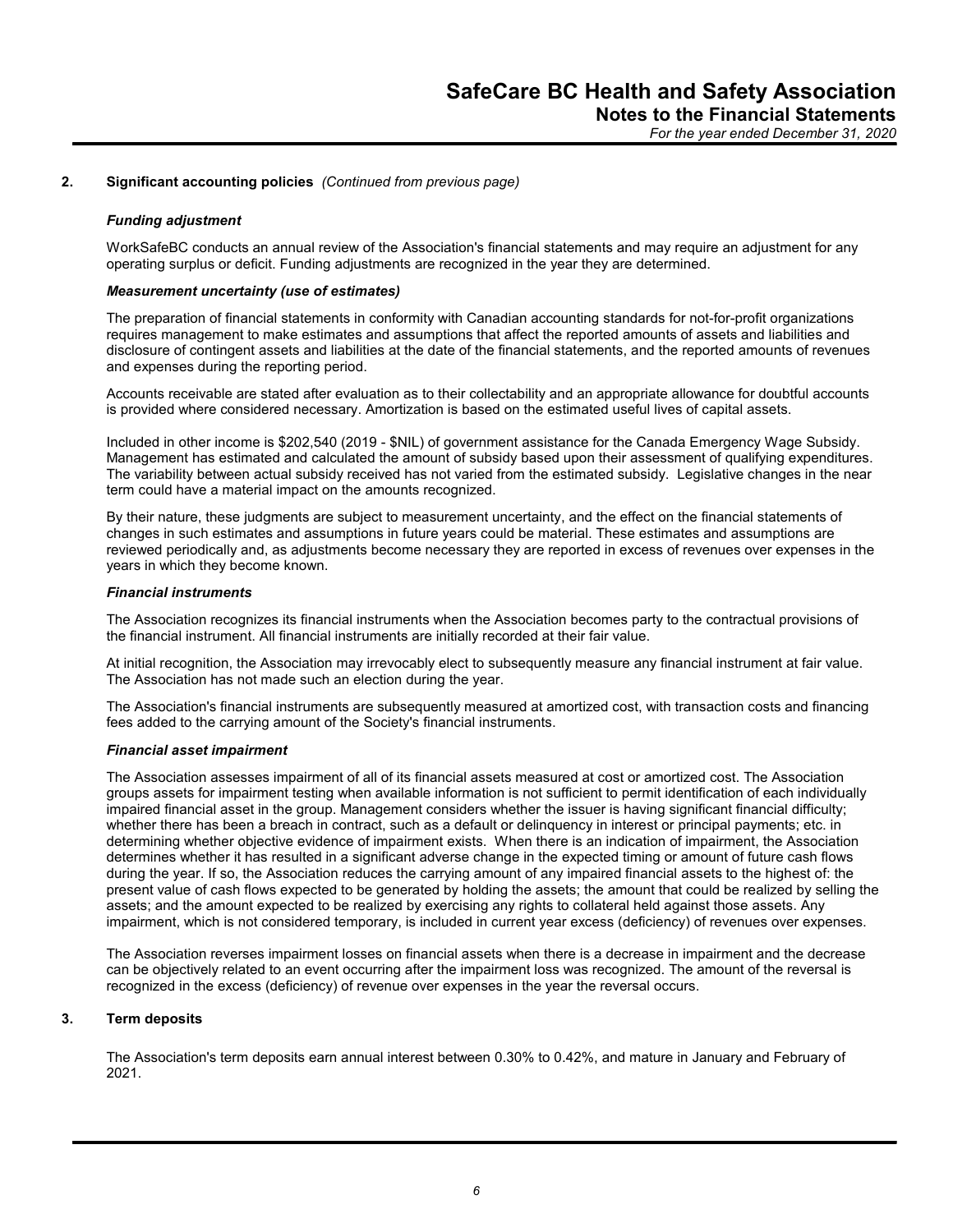|                                                                                                     | <b>SafeCare BC Health and Safety Association</b> |                                          |                                      |                           |
|-----------------------------------------------------------------------------------------------------|--------------------------------------------------|------------------------------------------|--------------------------------------|---------------------------|
|                                                                                                     |                                                  | <b>Notes to the Financial Statements</b> | For the year ended December 31, 2020 |                           |
| <b>Accounts receivable</b>                                                                          |                                                  |                                          |                                      |                           |
| Included in accounts receivable is \$3,104 in goods and services tax recoverable (2019 - \$15,130). |                                                  |                                          |                                      |                           |
| <b>Capital assets</b>                                                                               |                                                  |                                          |                                      |                           |
|                                                                                                     | Cost                                             | <b>Accumulated</b><br>amortization       | 2020<br><b>Net book</b><br>value     | 2019<br>Net book<br>value |
| Furniture and fixtures                                                                              | 30,000                                           | 15,152                                   | 14,848                               | 18,560                    |
|                                                                                                     |                                                  |                                          |                                      |                           |
| Accounts payable and accruals                                                                       |                                                  |                                          |                                      |                           |
|                                                                                                     |                                                  |                                          | 2020                                 | 2019                      |
| Accounts payable and accruals                                                                       |                                                  |                                          | 62,083                               | 49,664                    |
| Government agencies payable                                                                         |                                                  |                                          | 17,523                               | 13,793                    |
|                                                                                                     |                                                  |                                          | 79,606                               | 63,457                    |

|                               | 2020   | 2019   |
|-------------------------------|--------|--------|
| Accounts payable and accruals | 62,083 | 49,664 |
| Government agencies payable   | 17,523 | 13,793 |
|                               | 79.606 | 63,457 |

|                         | 2020    | 2019    |
|-------------------------|---------|---------|
| Workshop fees           | 1,310   | 490     |
| WorkSafeBC reserve fund | 157,305 | 157,305 |
| Membership fees         | 16,469  | $\sim$  |
|                         | 175,084 | 157,795 |

|                                                | 2020      | 2019     |
|------------------------------------------------|-----------|----------|
| Balance, beginning of year                     | 157.795   | 2,825    |
| Current year revenues deferred                 | 52,260    | 7,037    |
| Transfer from internally restricted net assets |           | 150,268  |
| Less: amounts recorded in to revenues          | (34, 971) | (2, 335) |
| Balance, end of year                           | 175.084   | 157,795  |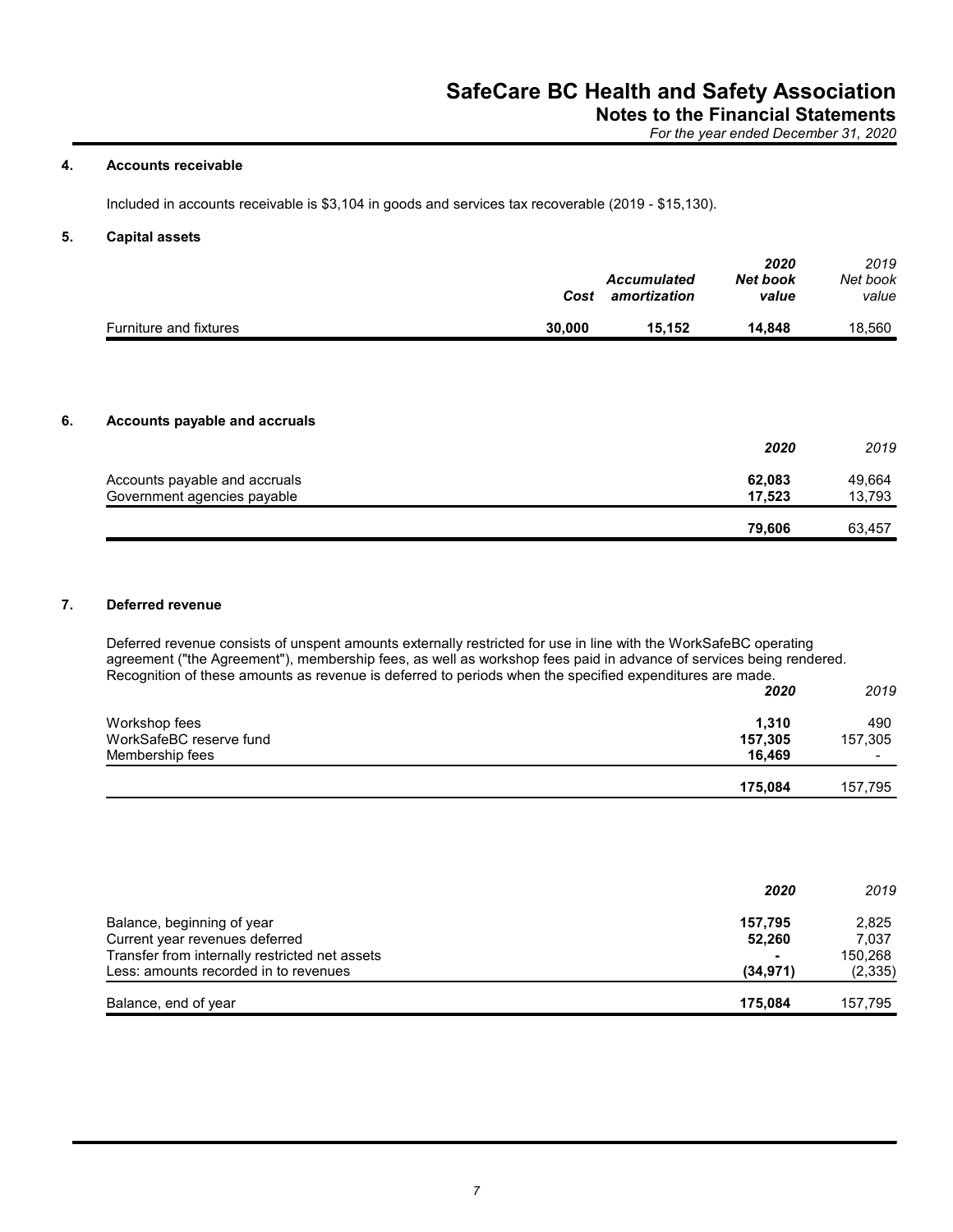**SafeCare BC Headles**<br>
Note<br>
Note<br>
Note<br>
The Association received a \$40,000 note as part of the Canada Emergency Busin<br>
available due to COVID-19. \$10,000 of this loan will be forgivable and the remainin<br>
interest during t The Association received a \$40,000 note as part of the Canada Emergency Business Account funding that became available due to COVID-19. \$10,000 of this loan will be forgivable and the remaining \$30,000 will be charged at 0.00% interest during the initial term which ends December 31, 2022. If the loan is not repaid before then, 5.00% will be charged on the outstanding balance up to December 31, 2025. SafeCare BC He:<br>
Note payable<br>
The Association received a \$40,000 note as part of the Canada Emergency Busin<br>
available due to COVID-19. \$10,000 of this loan will be forgivable and the remaining<br>
interest during the initia **SafeCare BC Health**<br> **10.** Note payable<br>
The Association received a \$40,000 note as part of the Canada Emergency Business Accountable due to COVID-19. \$10,000 note as part of the Canada Emergency Business Accountable due

The Association has entered into a premise lease agreement through August 2022, and a shared support service agreement through December 2021. The estimated minimum annual payments are as follows:

During the year ended December 31, 2020, three employees earned more than \$75,000 in remuneration, inclusive of salary, pension, and other benefits, totaling \$301,583. (2019 - four employees for \$368,813).

8. Note payable<br>
The Association received a \$40,000 note as part of the Canada Emergency Busin<br>
available due to COVID-19. \$10,000 of this loan will be forgivable and the remainin<br>
interest during the initial term which en During the year, the Association utilized the Canada Emergency Wage Subsidy (CEWS) and Temporary Wage Subsidy (TWS) programs which has various requirements with respect to the Associations's decrease in revenue, employee baseline remuneration and total remuneration paid during prescribed periods. The Association claimed \$208,590 (2019 - \$NIL) and \$14,155 (2019 - \$NIL) under the CEWS and TWS programs respectively. The Association has entered into a premise lease agreement through August 2023<br>
agreement through December 2021. The estimated minimum annual payments are<br>
2021<br>
2022<br>
2022<br>
2022<br>
2022<br>
2022<br>
2022<br>
2022<br>
2022<br>
2022<br>
2022<br>

The Association, as part of its operations, carries a number of financial instruments. It is management's opinion that the Association is not exposed to significant interest, currency, credit, liquidity or other price risks arising from these financial instruments except as otherwise disclosed.

### Interest rate risk

Interest rate risk is the risk that the value of a financial instrument might be adversely affected by a change in the interest rates. Changes in market interest rates may have an effect on the cash flows associated with some financial assets and liabilities, known as cash flow risk, and on the fair value of other financial assets or liabilities, known as price risk. The Association is exposed to interest rate risk on its term deposits.

### Credit risk

Credit risk is the risk that one party to a financial instrument will cause a financial loss for the other party by failing to discharge an obligation. The Association's main credit risk relates to its accounts receivable. To mitigate this risk, the Association carries out credit evaluations of its clients on a continuing basis, and provides allowances for potentially uncollectible accounts receivable.

### Liquidity risk

Liquidity risk is the risk that the Association will encounter difficulty in meeting obligations associated with financial liabilities. The Association enters into transactions to purchase goods and services on credit; lease office equipment from various creditors; etc., for which repayment is required at various maturity dates.